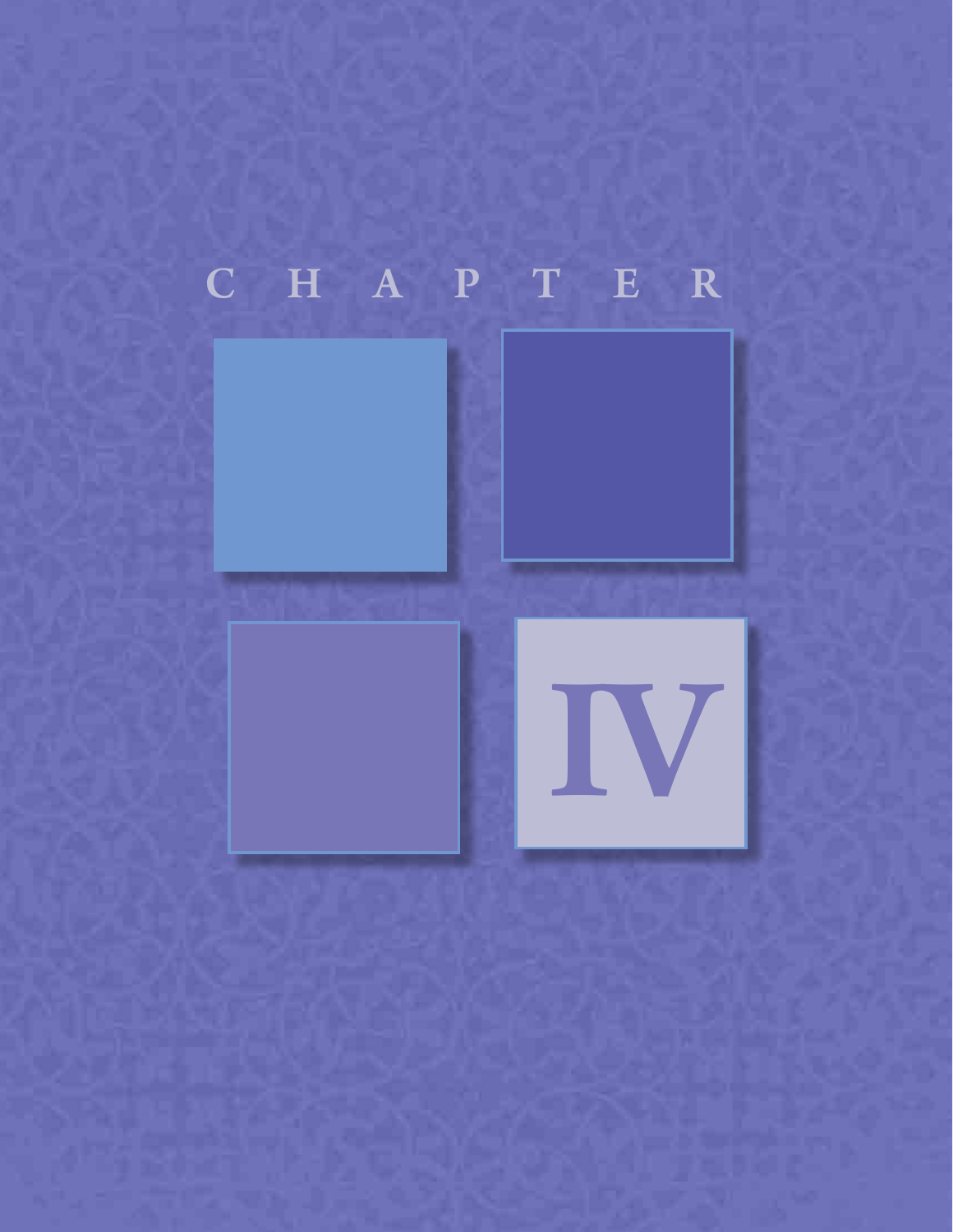

Day 1. Read the chapter, at least twice, before starting this study guide.<br>2. Luke 4:1 begins by saying Jesus was full of the Holy Spirit. Let's The word translated full is the Greek word Pleres. It means to b **2.** Luke 4:1 begins by saying Jesus was full of the Holy Spirit. Let's pay close attention to these words. The word translated full is the Greek word Pleres. It means to be complete, lacking nothing, permeated.

> In Luke 3:21-22, we read the events of Jesus' baptism and how the Spirit of God came on him like a dove, and a voice from heaven declared, "You are My beloved Son; in you I am well pleased."

When the Holy Spirit came on Jesus like a dove at his baptism, it was a sign for all who were watching. Jesus can identify with our troubles, our trials, and our temptations. He has shown us how to overcome each one of them. How did Jesus fight the lies Satan was tempting him with? Look at verses 4, 8 and 12.

- **3.** Luke 4:1-2. What details did you notice about Jesus' time in the wilderness?
	- Led by the Spirit into the wilderness

•

•

•

•

•

•

•

•

- **4.** It is difficult for us to understand being tempted, without sinning. Most of us are tempted by things our flesh longs to be a part of. However, Jesus was tempted, yet without sin. Can you think of a time when you were tempted but did not sin?
- **5.** The temptations we face each day are real. It is important for us to know Jesus also experienced temptation. He understands our struggle with the flesh. Jesus was fully God and fully man.

What three ways did Satan try to tempt Jesus?

- **6.** Read 1 John 2:15-17 What are the three areas of our temptation?
	- 1 John 2:15-17

*Do not love the world or anything in the world. If anyone loves the world, love for the Father*  is not in them. 16 For everything in the world—the lust of the flesh, the lust of the eyes, and  *the pride of life—comes not from the Father but from the world.17 The world and its desires pass away, but whoever does the will of God lives forever.*

**7.** The scriptures tell us Jesus was led by the Spirit into the wilderness. Why the wilderness?

Why, do you believe he needed to be there?

How might knowing Jesus was separated from the normal resources comfort you when you feel alone and in need?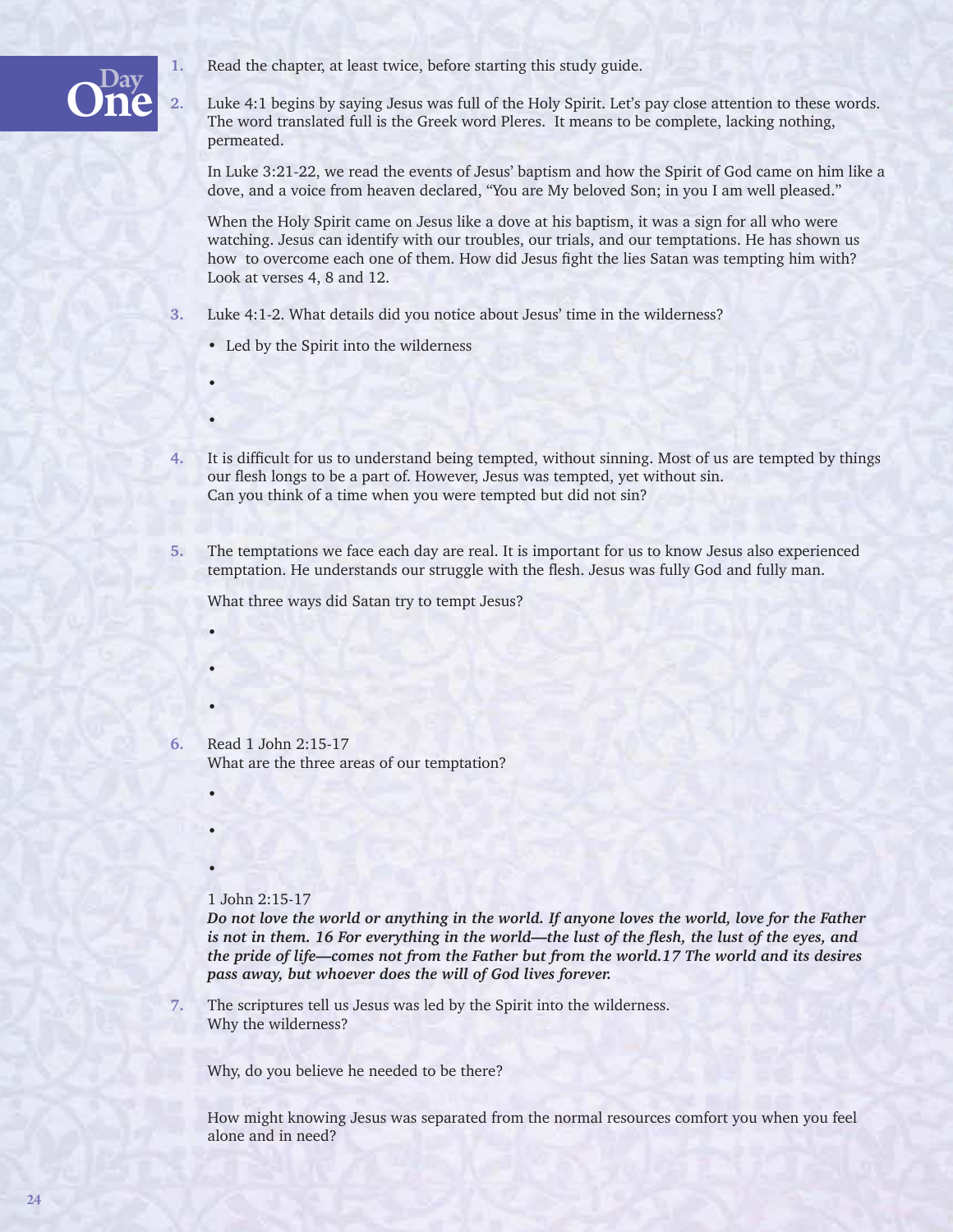•

•

•

**8.** When Satan confronted Jesus in the wilderness and three times feigned to be a friend who could help, how did Jesus answer him? Write Jesus's words below.



**9.** The number 40 seems very significant in God's word. Look up the verses below, what is the significance of the number 40 in these verses?

Genesis 7:1-5 Exodus 16:35 Exodus 24:18 Numbers 13:25 Numbers 14:33 Deuteronomy 9:18, 25

**10.** When we read these verses on the temptation of Christ, we might picture Jesus standing with authority and power rebuking Satan. The truth is, Jesus' flesh had been weakened by his hunger, exposure to the elements and now the emotional strain of dealing with his enemy, Satan. I find this of great comfort. When we are tired, hungry, and worn down, what weapon should we rely on?

Read Ephesians 6:17 *"Take the helmet of salvation and the sword of the Spirit, which is the word of God."* 

You are wise to be studying and hiding God's word in your heart now.

**11.** Satan's strategy has not changed, he looks for us when we are weak and vulnerable, and attempts to distract us from our God-given call.

Think of the last time you were tempted take an easier route or to quit altogether. There are times when faithfully following seems so hard. What got you through it?

**12.** When we look at Jesus's temptations, we learn Satan really does understand Jesus' authority. Jesus truly could turn stones into bread, if he so desired.

Why would this have been the wrong thing to do?

**13.** The second temptation seems a rather odd thing to say, at first glance. Why would Satan even suggest such a strange thing?

We are unwise if we place ourselves in a position which attempts to force God to protect us supernaturally. God can and will care for his own, but we should not choose to act foolishly, just to prove our God will display his power. God does not perform at our beck and call. Doing so would make us the master and God the servant.

**14.** I believe this third temptation might hit closer to home than the first two, for most American believers.

Have you ever known someone who seems to catch all the breaks?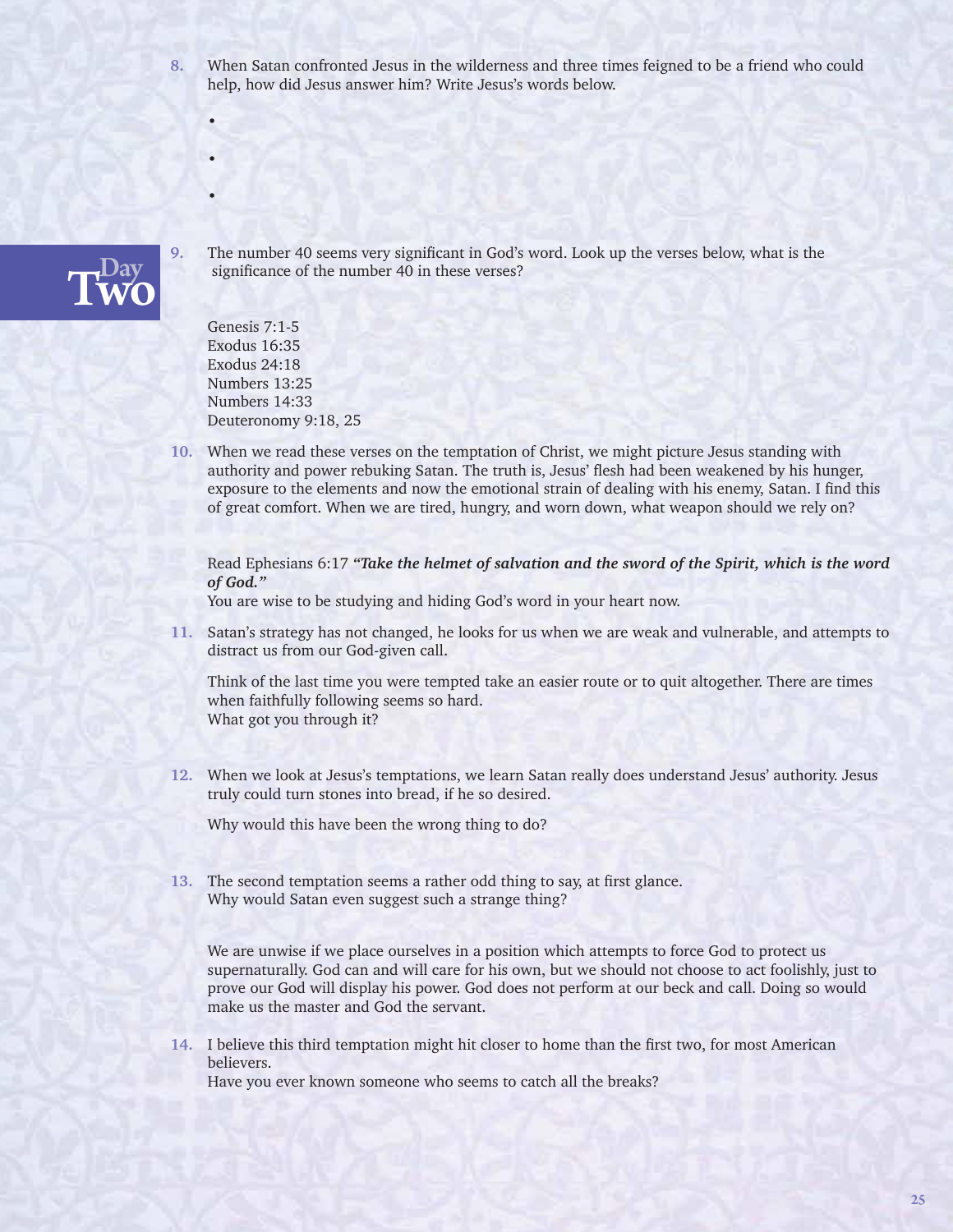They have not worked harder, and they are not necessarily smarter. They just seem to always land on top.

Have you ever prayed, Lord please trust me with some of those riches, I'll be faithful?

The question I often ask myself is why?

Why do I want God to bless me with these material things?

I quickly answer, so I can share them. The truth is, I also want to enjoy them myself. In Matthew 25:14-30, Jesus told a parable to teach on faithfulness. This world is not our home. Believers should not look for their reward here. What did the Master say to his two faithful servants in Matthew 25:21, 23?

What had they done to receive this commendation?

**15.** Satan is willing to lavish us with temporal treasure for a season. If we will follow him. If we make him our master. However, he is a terrible master. It has been said, *"Sin will take you farther than you wanted to go, it will cost you far more than you wanted to pay, and it will keep you longer than you wanted to stay."*  I might add, it will leave you with a feeling of emptiness and separation. Satan is a liar!!! Read John 8:44. Highlight in orange what you learn about Satan. *"…He was a murderer from the beginning, not holding to the truth, for there is no truth in him. When he lies, he speaks his native language, for he is a liar and the father of lies."*

**16.** Read Genesis 3:1. Why is it so dangerous for us to converse, even for a moment, with this enemy?

 Eve thought it was a simple conversation, Satan saw it as an opportunity to steal, kill and destroy. Genesis 3:1 MSG

*"The serpent was clever, more clever than any wild animal God had made. He spoke to the Woman: "Do I understand that God told you not to eat from any tree in the garden?"* Read Genesis 2:16-17. What were God's real instructions?

After reading Genesis 2:16-17, was God's intent, to hold out on Adam, or to protect he and his family?

**17.** Read the verses below, highlight in orange the things we are to flee, and highlight in green the things we are to pursue. 1 Corinthians 6:18 *Flee from sexual immorality. All other sins a person* 

*commits are outside the body, but whoever sins sexually, sins against their own body.*

1 Corinthians 10:14  *Therefore, my dear friends, flee from idolatry.*

1 Timothy 6:11 *But you, man of God, flee from all this, and pursue righteousness, godliness, faith, love, endurance and gentleness.*

2 Timothy 2:22

*Flee the evil desires of youth and pursue righteousness, faith, love and peace, along with those who call on the Lord out of a pure heart.* 

 Here is one last verse. A verse with promise. (Circle the promise.) Satan is not interested in being around someone who is fully dedicated to God and actively resisting him.

James 4:7  *Submit yourselves, then, to God. Resist the devil, and he will flee from you.*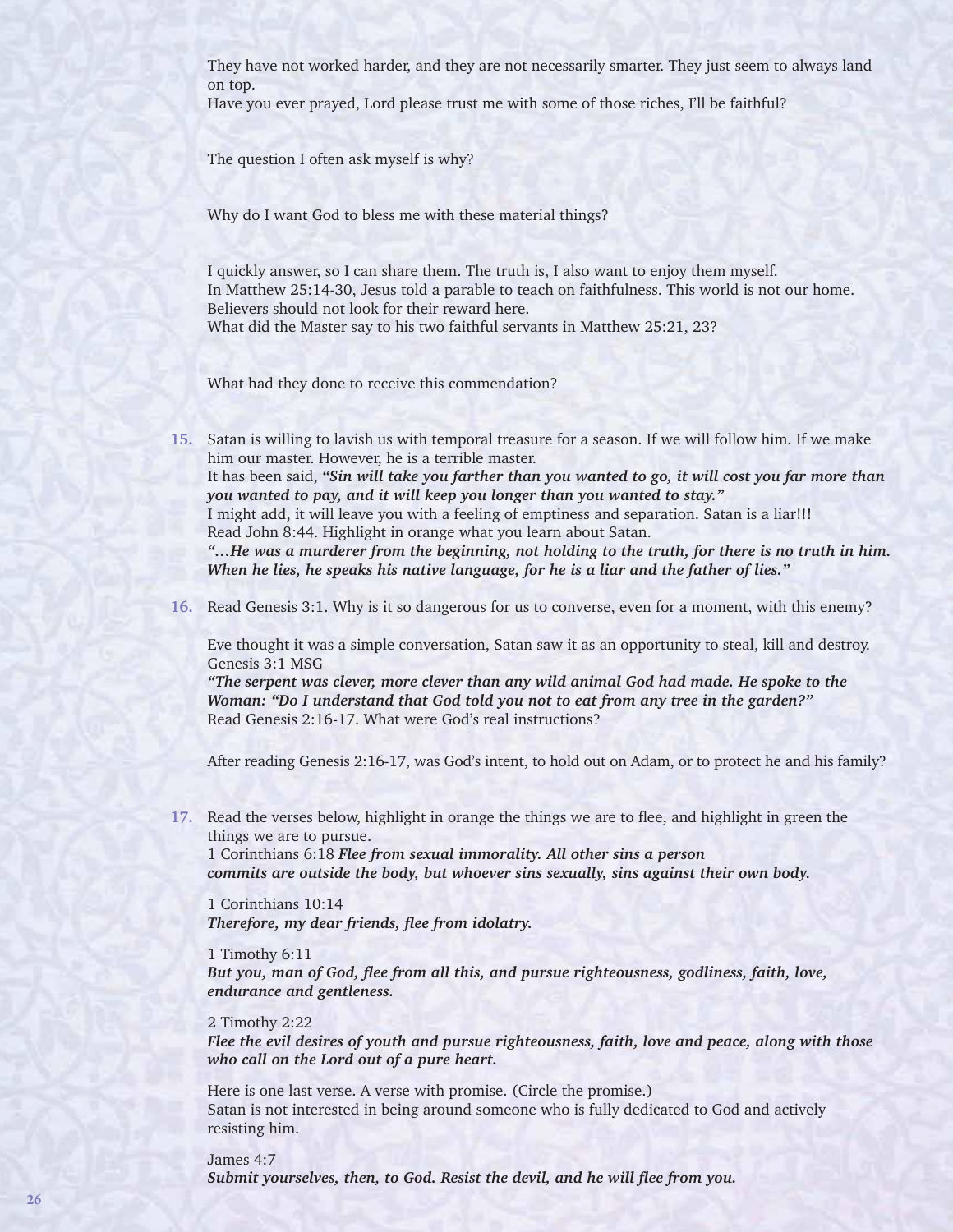

- - Is Satan trying to get you to question your standing as a child of God?
	- Is he trying to get you to meet your own needs and not rely on God?
	- Is he trying to get you to take your eyes off God and worship something different?
	- Is he trying to get you to test God?

According to Luke 4:13, what was the result of Jesus temptation that day? Satan looks for the path of least resistance. If we remain strong in the Lord, Satan will leave, if only for a season.

**19.** Let's take one last look at who Satan really is.

#### Pastor Craig Groeschel said.

*"Who is Satan? He is the embodiment of everything evil. Behind every addiction, there is Satan. Behind every abuse, there is Satan. He is called by Scripture, the tempter, the destroyer, the wicked one, the thief, and the father of lies. He came with a mission, to kill, to steal and to destroy. He wants to kill your faith. He wants to steal your joy. He wants to destroy your health. He longs to ruin your finances, obliterate your marriage and kill your kids."*

After reading this quote, is he someone we should ever choose to associate with?

Is this someone we need to have a conversation with?

What should we do?

20. In Luke 4:14-30, we see Jesus has returned to the area of

 He went specifically to what city?

Look at verse 16 again, what important fact did you see in this verse?

**21.** On the Sabbath, Jesus went to the synagogue and began to read and teach. What was the response of those present?

#### Look at verse 20,22.

**22.** If we read Luke 4:22 too quickly, we might not understand what is going on. It is best to read in several translations to gain a better understanding.

After reading all four of the translations below, write verse 22 in your own words.

#### NIV

*All spoke well of him and were amazed at the gracious words that came from his lips. "Isn't this Joseph's son?" they asked.*

KJV

*And all bare him witness, and wondered at the gracious words which proceeded out of his mouth. And they said, Is not this Joseph's son?*

**MSG** 

*All who were there, watching and listening, were surprised at how well he spoke. But they also said, "Isn't this Joseph's son, the one we've known since he was a youngster?"*

## TPT

*Everyone was impressed by how well Jesus spoke, in awe of the beautiful words of grace that came from his lips. But they said among themselves, "Who does he think he is? Isn't he Joseph's son, who grew up here in Nazareth?"*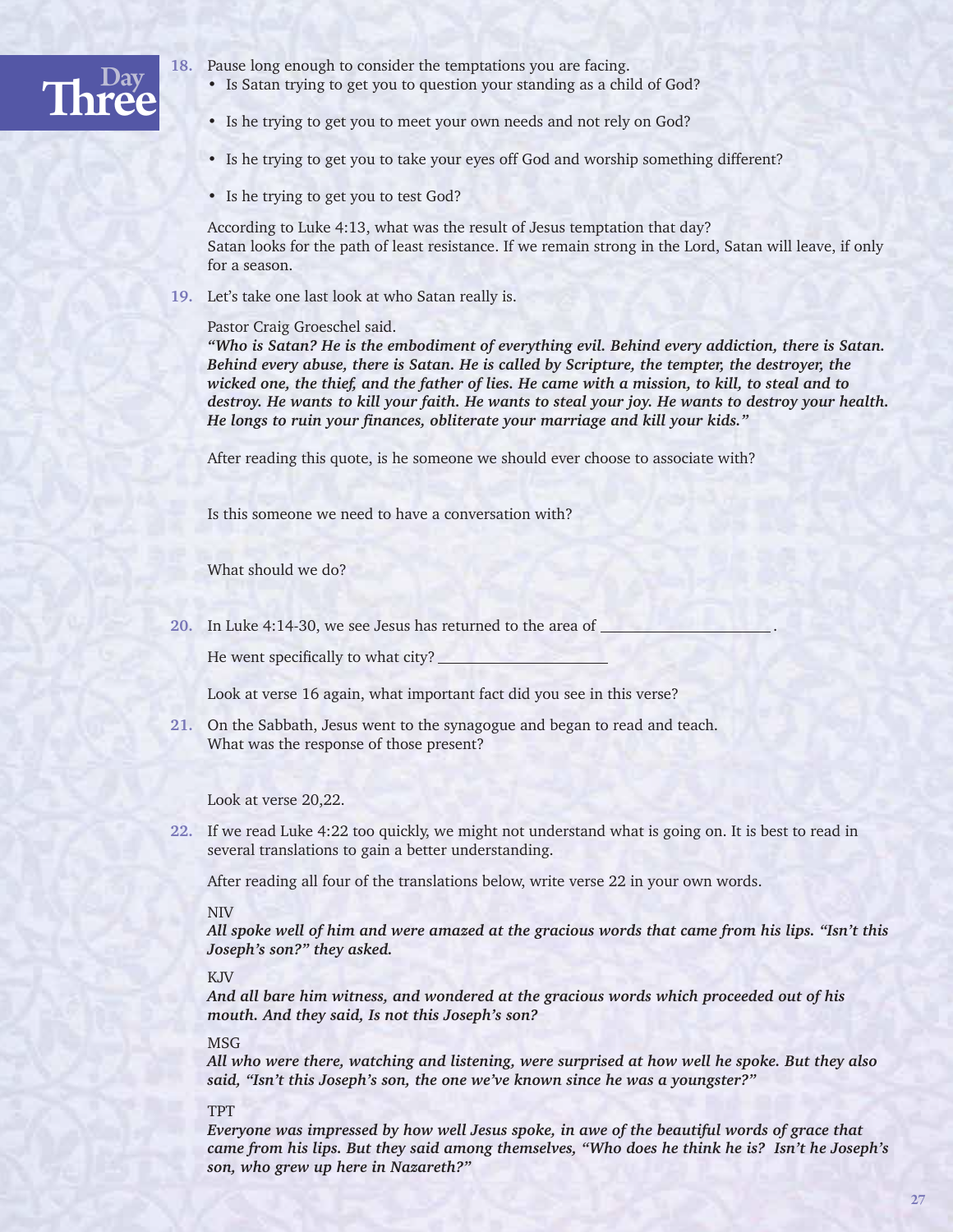- **23.** In verse 24, how does Jesus respond to their questioning his authority?
- **24.** Jesus reminds the people of two examples from Israel's history: Elijah and Elisha. Both men of God were not valued as a prophet by their people and they often went unheeded. God used them both to do miracles for others outside of Israel.

 Briefly state these two stories.

| Elijah, 1 Kings 17:7-24 | Elisha, 2 Kings 5:1-14 |
|-------------------------|------------------------|
|                         |                        |
|                         |                        |
|                         |                        |
|                         |                        |
|                         |                        |

- **25.** The response of the people escalated in Luke 4: 28-30.What did they want to do with Jesus?
- **26.** We have discussed this before; an angry mob can ramp up quickly and become out of control. They may have been successful pushing Jesus out of the city, but he is not under their control. He probably pulled his hood up, lowered his face and walked right through this crowd of people. Jesus had much to still accomplish. Does this give you confidence for future difficulties you may go through? Four
	- **27.** Read Romans 8:31. Does this verse give you comfort when things look difficult?

Romans 8:31 *"What, then, shall we say in response to these things? If God is for us, who can be against us?"*

**28.** At first glance, it looks like Luke 4:31 is incorrect. The verse states Jesus went down to Capernaum. However, Israel is a very mountainous country. Nazareth is about 1400 feet in elevation and sits on the northern ridge of the Jezreel Valley. Capernaum, on the other hand, sits on the shore of the Sea of Galilee at an elevation of 700 feet below sea level. Do not miss the other details given in verse 31. What day of the week is it?

What is Jesus busy doing?

**29.** Luke 4:33-37 tell us while Jesus is in the temple teaching a man arrives.What was the man's problem?

- **30.** Who is speaking in verse 34, the man or the evil spirit that tormented this man?
- **31.** What did the evil spirit say about Jesus?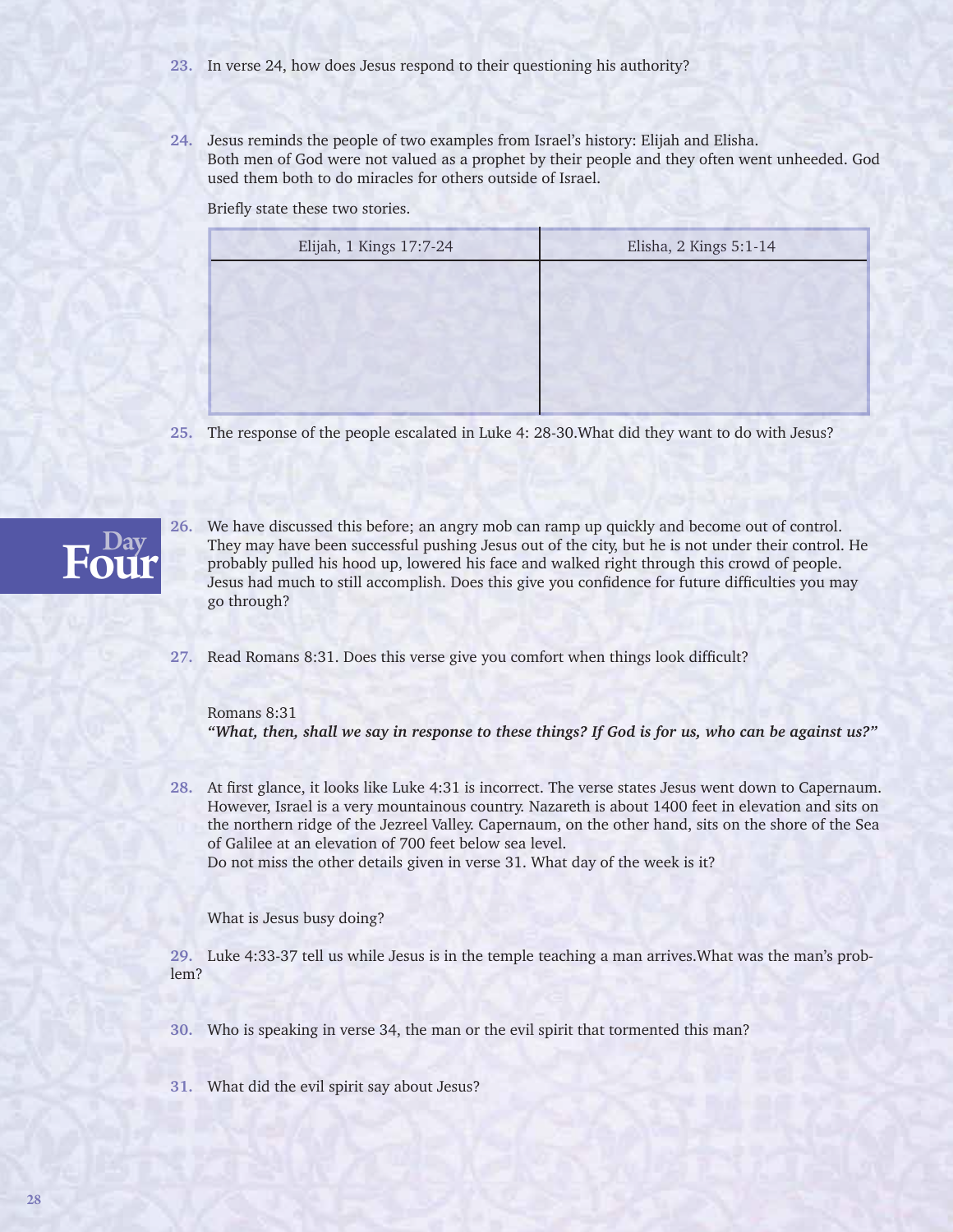- **32.** Jesus said, "Be quiet!" "Come out of him!" Jesus did not need evil spirits to testify concerning his authority or his deity. Luke, the physician, makes note that despite this traumatic experience, the man was not injured. Read Mark 1:26 for a bit more detail. What happened to the man, as the demon was leaving?
- **33.** Were you surprised to learn there was a man in the synagogue who had an evil spirit?

Could someone be in church today and be possessed by an evil spirit?

This evil spirit was uncomfortable in Jesus's presence. Where Jesus is present demons cannot stay. Do you think this man wanted to be free of this evil spirit?

When you sit in church do you pray for the people around you?

There may be people in our service who long to be free of the evil that has them in bondage.

**34.** Read Matthew 10:1 and Matthew 28:18-20 What were Jesus twelve disciples given?

### Matthew 10:1

*"He called his twelve disciples to him and gave them authority to drive out evil spirits and to heal every disease and sickness."* 

### Matthew 28:18-20

*Then Jesus came to them and said, "All authority in heaven and on earth has been given to me. 19 Therefore go and make disciples of all nations, baptizing them in the name of the Father and of the Son and of the Holy Spirit, 20 and teaching them to obey everything I have commanded you. And surely I am with you always, to the very end of the age."*



*35.* What amazed the people in the synagogue that day, when Jesus commanded the evil spirit to come out?

# **36.** Luke does not go into the details of Jesus calling Simon Peter to follow him. ( you might want to read, Mark 1:16-18.)

Luke does give us a few more details about the healing of Simon Peter's mother-in-law. What facts did you see concerning her fever?

Just like the man with the evil spirit, Jesus did not rebuke the person suffering. What did he rebuke?

What was the result?